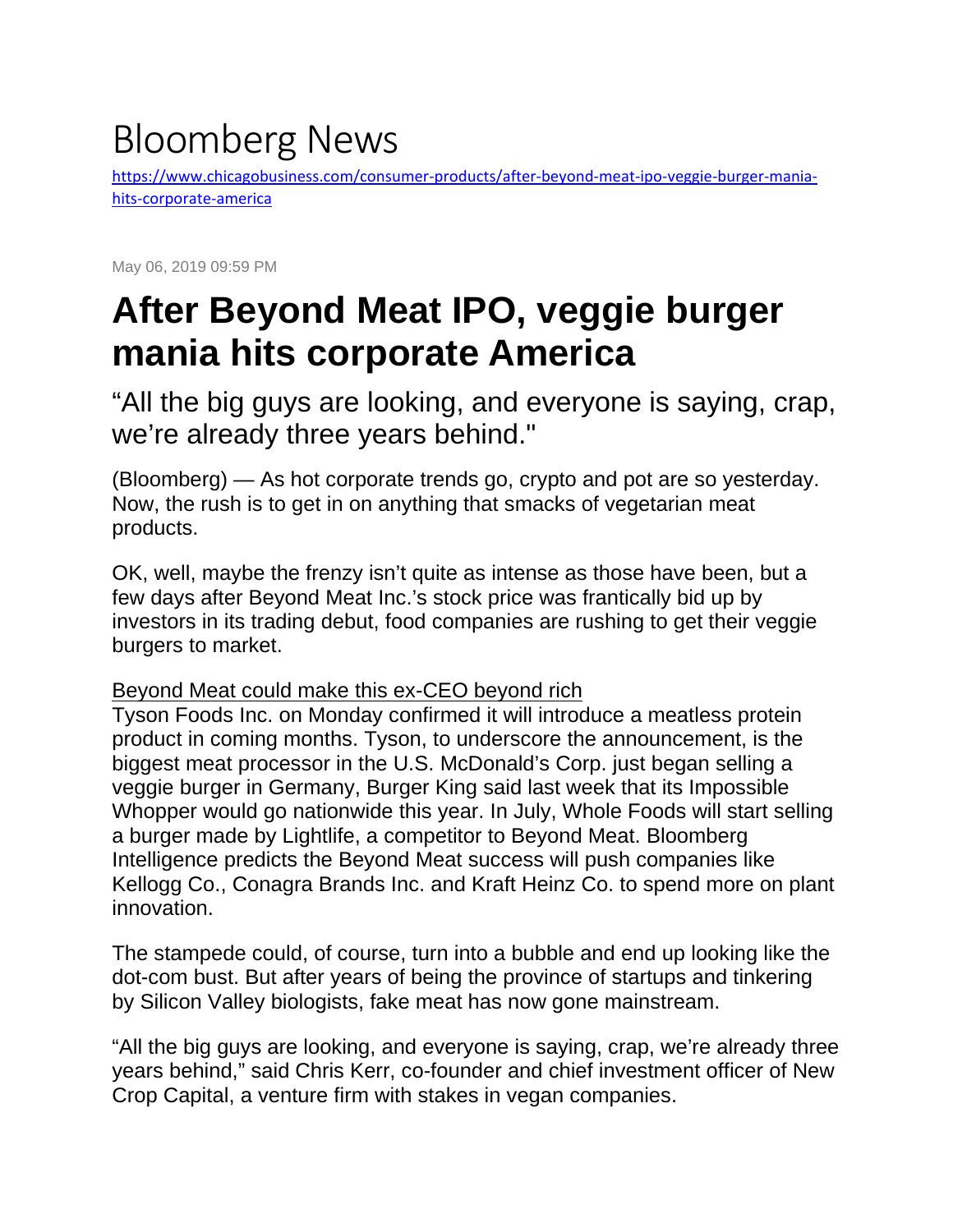It's happening because imitation meat-makers like Beyond Meat — backed by Chicago food investor and former McDonald's CEO Don Thompson, among others — and Impossible Foods Inc. are engineering veggie burgers that are more acceptable to the masses, but it's also about the masses changing their tastes and trying to eat less meat. Indeed, there are signs of a shortage of elite veggie burgers to satisfy consumers at the moment.

Tyson Foods' rapid move into alternative meat is "a good indication that the hot market of vegetable-based proteins will see additional players in the sector," said Will Sawyer, lead animal protein economist at CoBank. The meat giant sold its 6.5 percent stake in Beyond Meat just before the initial public offering.

"That's a very quick evolution for a company that has had a very traditional animal-protein business for decades to now expand their products in a way that we wouldn't have expected 10 years ago," Sawyer said.

Tyson's timing happens to be perfect for summer grilling. So it is with the new Lightlife burger, which is owned by Canadian meat giant Maple Leaf Foods Inc. According to a release Monday, Lightlife will be available in the meat aisles of thousands of U.S. grocery stores, and is coming to Whole Foods starting in July.

McDonald's began selling a veggie burger in Germany — the heart of meat consumption — that's made by Nestle SA. In its home market, the world's biggest restaurant company's plans for a beef alternative aren't quite as clear. While Chief Executive Officer Steve Easterbrook says McDonald's teams are taking a look at plant-based proteins, they could create complications in the kitchens.

"We'll stay close to consumer demand," he said on April 30 in a conference call. "Our teams there are paying close attention and discussing this amongst each other."

Kellogg's Morningstar Farms unit, which already makes veggie burgers, will roll out more chicken imitation products, and recently hinted at other innovations, too.

"It's a space where we feel like we have the right to win," Chief Executive Officer Steven Cahillane said on an earnings call. "We'll continue to innovate in that space."